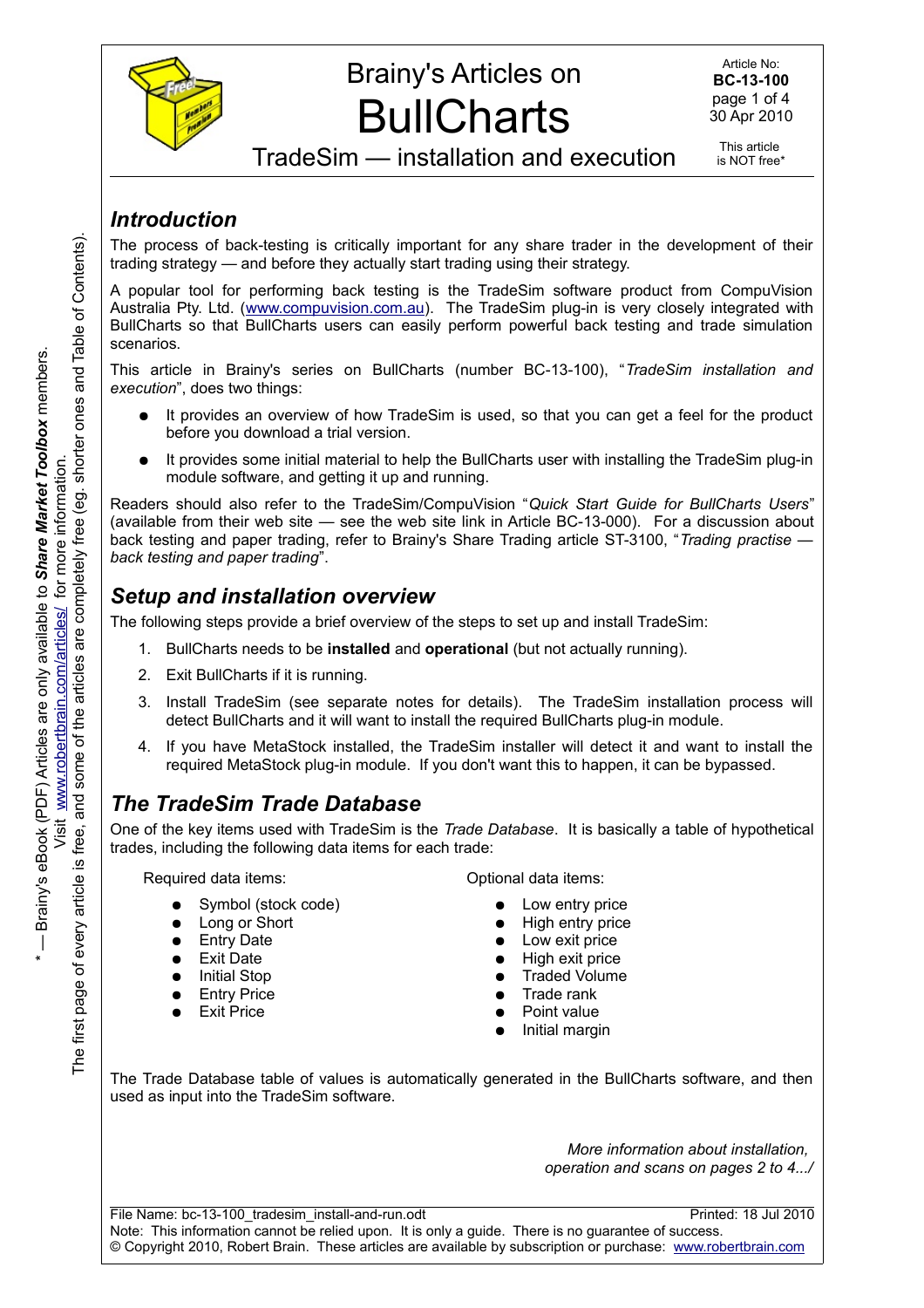

#### *Operation overview*

This section provides an overview of the steps to perform a TradeSim trade simulation, and introduces some of the relevant terminology. More details are included on subsequent pages below.

- 3. To become familiar with the product and the process, you could try running one of the supplied *TradeSim scans* they are denoted in the BullCharts Scan Manager with the special TradeSim scan-type symbol (as shown at right).
- 4. Create a special BullCharts scan a *TradeSim Scan*. This will enable you to enter your own *trading strategy* criteria. You can copy a sample scan already provided with BullCharts, or create a new one (using the toolbar button in the BullScan Manager as shown in the screen shot in Figure [1](#page-1-0) at right).
- 5. Having entered all criteria, you should "Apply and Run" the scan.
- 6. The scan will automatically create a TradeSim "*Trade database*" which will contain a list of stocks where your entry criteria were satisfied for a trade purchase, and those where the exit criteria were satisfied for a sale.



<span id="page-1-0"></span>

*Figure 1: Toolbar button to Create a new TradeSim Scan.*

- 7. Start TradeSim, and open an existing *Trade database* (the one that was created in a TradeSim Scan in BullCharts).
- 8. Several "sub-windows" are opened up within TradeSim. Note:
	- You can review the list of trades in the "*Trade Database Manager*" window.
	- You can review summary details of the Trade Database in the "*Message Log*" window.
	- You can change trade parameters in the "*Trade Parameters*" window.
	- If the open window panes get a little cumbersome, cluttered or untidy, you can "cascade" the windows using the TradeSim drop-down menu item: *Window>Cascade*.
- 9. Click on the "*Start Simulation*" button in TradeSim to start a simulation. Once it is completed, note the following regarding three more window panes that will open:
	- The "*Trade Log*" window summarises all trades (including both open and closed trades).
	- The "*Charts (Closed Trades)*" window and chart which show the equity increase/decrease over time.
	- The "*Trade Simulation report*" window which provides a summary of the trades.

### *The BullCharts TradeSim Scans*

To specify your trading strategy, and nominate your time frame and watchlist, you create a BullCharts *TradeSim Scan*. It is much like a regular BullCharts scan, but with some key differences as described here. The notes and screen shots below use the TradeSim Scan *"TradeSim Sample Scan"* which is supplied with the standard BullCharts software and can be found in the *BullCharts Scan Manager*.

File Name: bc-13-100 tradesim install-and-run.odt Printed: 18 Jul 2010 Note: This information cannot be relied upon. It is only a guide. There is no guarantee of success. © Copyright 2010, Robert Brain. These articles are available by subscription or purchase: [www.robertbrain.com](http://www.robertbrain.com/)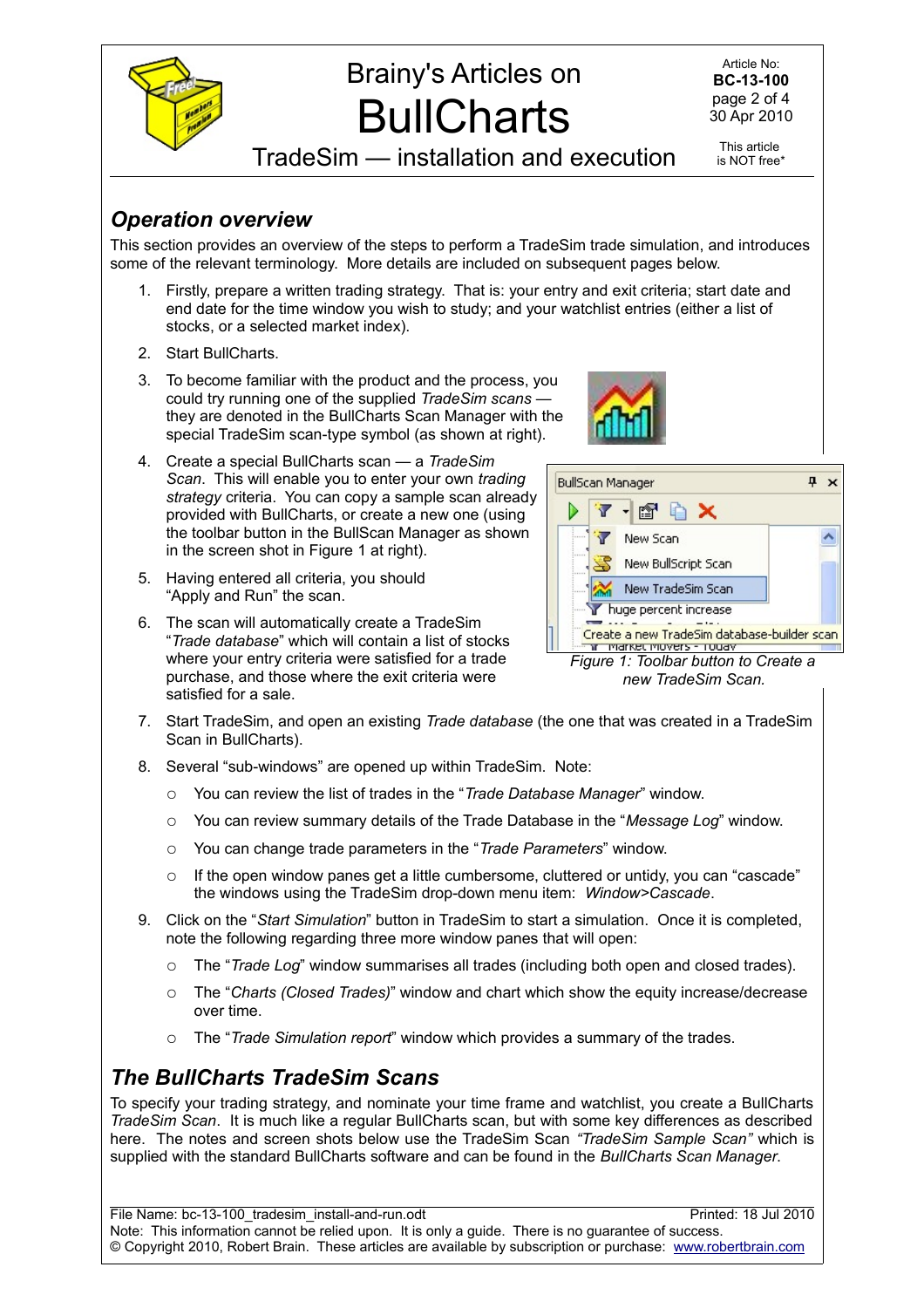

# Brainy's Articles on **BullCharts**

Article No: **BC-13-100** page 3 of 4 30 Apr 2010

TradeSim — installation and execution

This article is NOT free\*

Data period type:

Use rolling periods

 $\vert$ Include incomplete period

Daily

The BullCharts *Scan Properties* window (see Figure [2](#page-2-2) below) shows the first difference from a regular scan — the second tab "2. Trade Systems". Otherwise, most of the rest of the Scan definition is no

1. General 2. Trade Systems 3. Securities | 4. Advanced |

● Latest data update □ Use Snapshot

Scan as at:

New...

Apply and Run

TradeSim Trade Systems: Description

Sample MACD System

Edit

STEP & Select the filter criteria for your scan. To start, click on 'New'.

C Friday 30 April 2010 v Local Time: 23/04/2010 7:16:00 PM

different to the regular one. In this screen notice that there is **K** BullScan **Preperties** TradeSim Sample Scan one entry listed in the "*TradeSim Trade Systems*:" section called "*Sample MACD System*" (in the lower half of the screen).

If we edit the "*Sample MACD System*" item (either doubleclick on it, or click once and click on the "Edit..." button), the *Trade System Editor* window opens as in the screenshot in Figure [3](#page-2-0) below.

Notice the tabs on this screen:

- Entry;
- Exit;
- Stops;
- General.

These tabs and the options available are used to specify the details of your trading strategy.

When you edit the "Criteria" entry listed on this screen ("*MACD (12,26,9) crosses...*"), you will notice that it is the same as the standard BullScan *Criteria Properties* dialogue (as in Figure [4](#page-2-1) below).

| <b>K</b> BullScan Criteria Properties                                                                               |        |
|---------------------------------------------------------------------------------------------------------------------|--------|
| 1. First Value to Compare                                                                                           |        |
| Name:<br>Category: Is an indicator<br>$\blacktriangledown$                                                          | 0K     |
| Parameters<br>MACD                                                                                                  | Cancel |
| of $\boxed{0}$ $\rightarrow$ bars ago<br>Unchanged v<br>0<br>$-$ %                                                  |        |
| <b>Type of Comparison</b><br>Type: Crosses above<br>÷<br>I1<br>bar in the last<br>Any<br>bar[s]                     |        |
| 2. Second Value to Compare<br>Name:                                                                                 |        |
| Category: Is an indicator                                                                                           |        |
| MACD<br>Parameters                                                                                                  |        |
| $\div$ bars ago<br>Unchanged v<br>of $ 0 $<br>lo<br>$-$ %                                                           |        |
| <b>Description</b><br>MACD (12, 26, 9) crosses above MACD (12, 26, 9) Signal.<br>$\curvearrowright$<br>$\checkmark$ |        |

<span id="page-2-1"></span>*Figure 4: The BullScan Criteria Properties.*

|                                               | Cancel |
|-----------------------------------------------|--------|
| Figure 2: BullScan (TradeSim scan) Properties |        |

Delete

Current Snapshot TimeStamp

Position

Long

Paste

ASX Time: 23/04/2010 6:59:00 PM

<span id="page-2-2"></span>*for the supplied sample scan.*

|                         | C Criteria List C BullScript                            |                           |       |               |         | Match All Criteria |
|-------------------------|---------------------------------------------------------|---------------------------|-------|---------------|---------|--------------------|
| Criteria                |                                                         |                           |       |               |         |                    |
|                         | MACD (12, 26, 9) crosses above MACD (12, 26, 9) Signal. |                           |       |               |         |                    |
|                         |                                                         |                           |       |               |         |                    |
|                         |                                                         |                           |       |               |         |                    |
| New                     | Edit                                                    | Copy                      | Paste | <b>Delete</b> | Move Up | Move Down          |
|                         |                                                         |                           |       |               |         |                    |
| <b>Entry Price:</b>     |                                                         |                           |       |               |         |                    |
| Open                    |                                                         |                           |       |               |         |                    |
| Delay entry by one bar  |                                                         |                           |       |               |         |                    |
|                         |                                                         |                           |       |               |         |                    |
| <b>Trade Pyramiding</b> |                                                         |                           |       |               |         |                    |
| Enable Trade Pyramids   |                                                         |                           |       |               |         |                    |
|                         |                                                         |                           |       |               |         |                    |
| Pyramid when:           | Entry Trigger found                                     |                           |       |               |         |                    |
| Dollar threshold:       | O                                                       | as measured by Exit Price |       |               |         |                    |

<span id="page-2-0"></span>*Figure 3: The Trade System Editor window.*

The fields in the top half of the screen on the Entry tab (in Figure [3](#page-2-0) above) and on the Exit tab are somewhat similar to each other.

File Name: bc-13-100 tradesim install-and-run.odt Printed: 18 Jul 2010 Note: This information cannot be relied upon. It is only a guide. There is no guarantee of success. © Copyright 2010, Robert Brain. These articles are available by subscription or purchase: [www.robertbrain.com](http://www.robertbrain.com/)